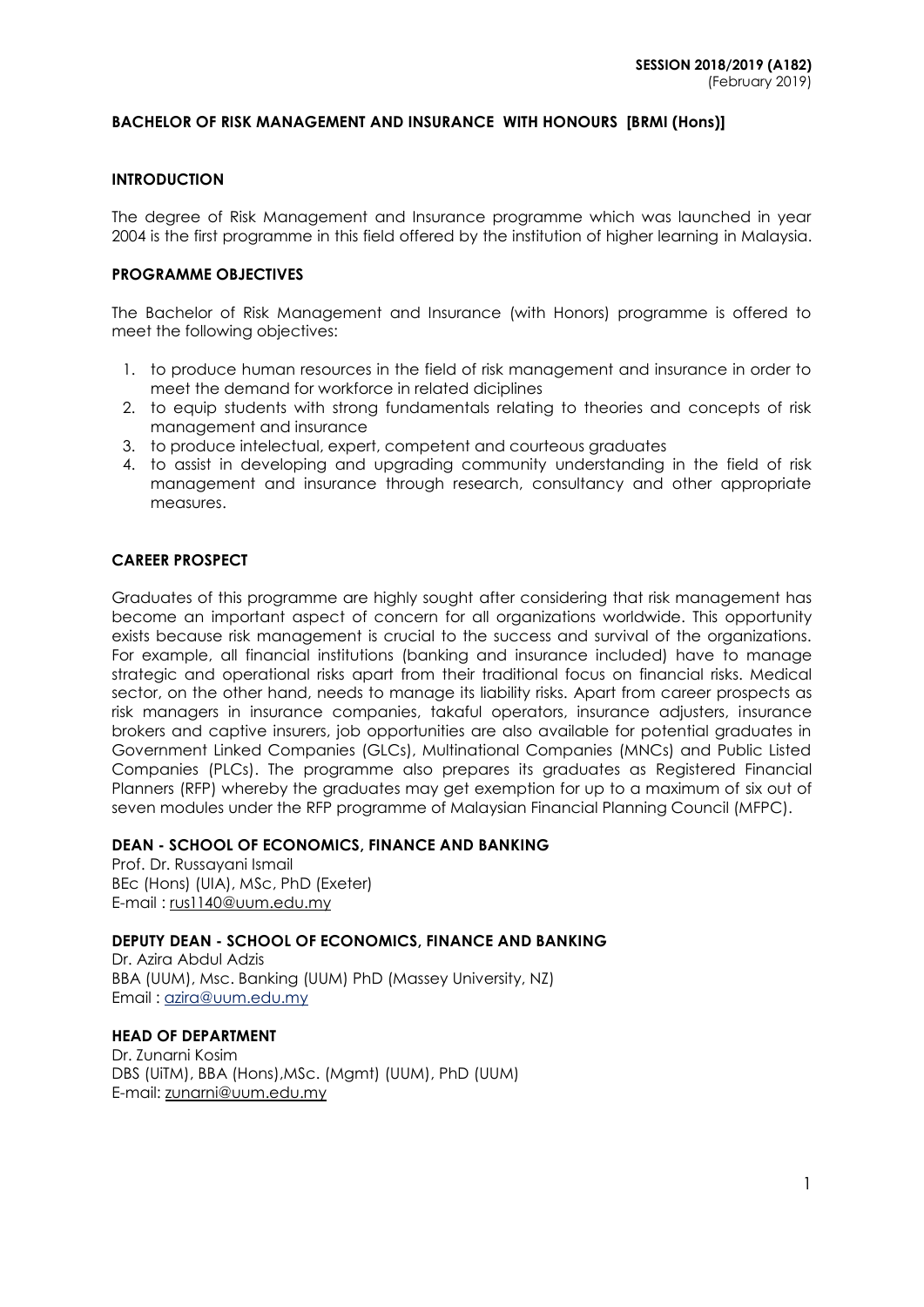### **PROGRAMME COORDINATOR**

Dr. Diara Md. Jadi BBA (UUM), MSc (Insurance & Risk Management)(City Uni.) PhD (Risk Management & Insurance)(Uni. of Bradford) Email : [diara@uum.edu.my](mailto:diara@uum.edu.my)

### **ASSOCIATE PROFESSOR**

Assoc. Prof. Dr. Norlida Abdul Manab DPA (UiTM), BBA (Hons), MSc (Fin) (UUM/BAe), PhD (UiTM) Email : [norlida@uum.edu.my](mailto:norlida@uum.edu.my)

### **SENIOR LECTURERS**

Dr. Arpah Abu Bakar BBA (Actuarial Sc.) (Risk Management & Insurance)(Wisconsin-Madison), MBA (Insurance) (North Texas), PhD (UUM) Email : [arpah@uum.edu.my](mailto:arpah@uum.edu.my)

Dr. Diara Md. Jadi BBA (UUM), MSc (Insurance & Risk Management)(City Uni.) PhD (Risk Management & Insurance)(Uni. of Bradford) Email : [diara@uum.edu.my](mailto:diara@uum.edu.my)

Dr. Habibah Tolos Dip. Actuarial Sc. (UiTM), BSBA (Actuarial Sc.) (Hartford), MA (Mgt Systems) (Hull), PhD (Retirement Systems) (Hull) Email : [habibaht@uum.edu.my](mailto:habibaht@uum.edu.my)

Dr. Lim Chee Chee BBA (Hons), MSc (Management) (UUM), PhD (City Univ.) Email : [cclim@uum.edu.my](mailto:cclim@uum.edu.my)

Dr. Nazliatul Aniza Abdul Aziz BAcc (IIUM), MSc Finance (IIUM), PhD (UUM) Email : [nazliatul@uum.edu.my](mailto:nazliatul@uum.edu.my)

### **VISITING SENIOR LECTURERS**

Dr. Waeibrorheem Waemustafa B. Com (AMU, India), MBA (UUM), PhD (Credit Risk in Islamic & Conventional Banking)(UUM) Email: waeibrorheem@uum.edu.my

### **LECTURERS**

Norliza Dasahi BSc (Actuarial Sc.) (Roosevelt Univ), MSc (Actuarial Sc.) (City Univ.), Syariah RFP Email : norliza@uum.edu.my

Shahrul Nizam Ahmad DBS, BBA (Ins) (UiTM), MCom (Risk Mgt & Ins) (New South Wales), IFP Email : shahrul@uum.edu.my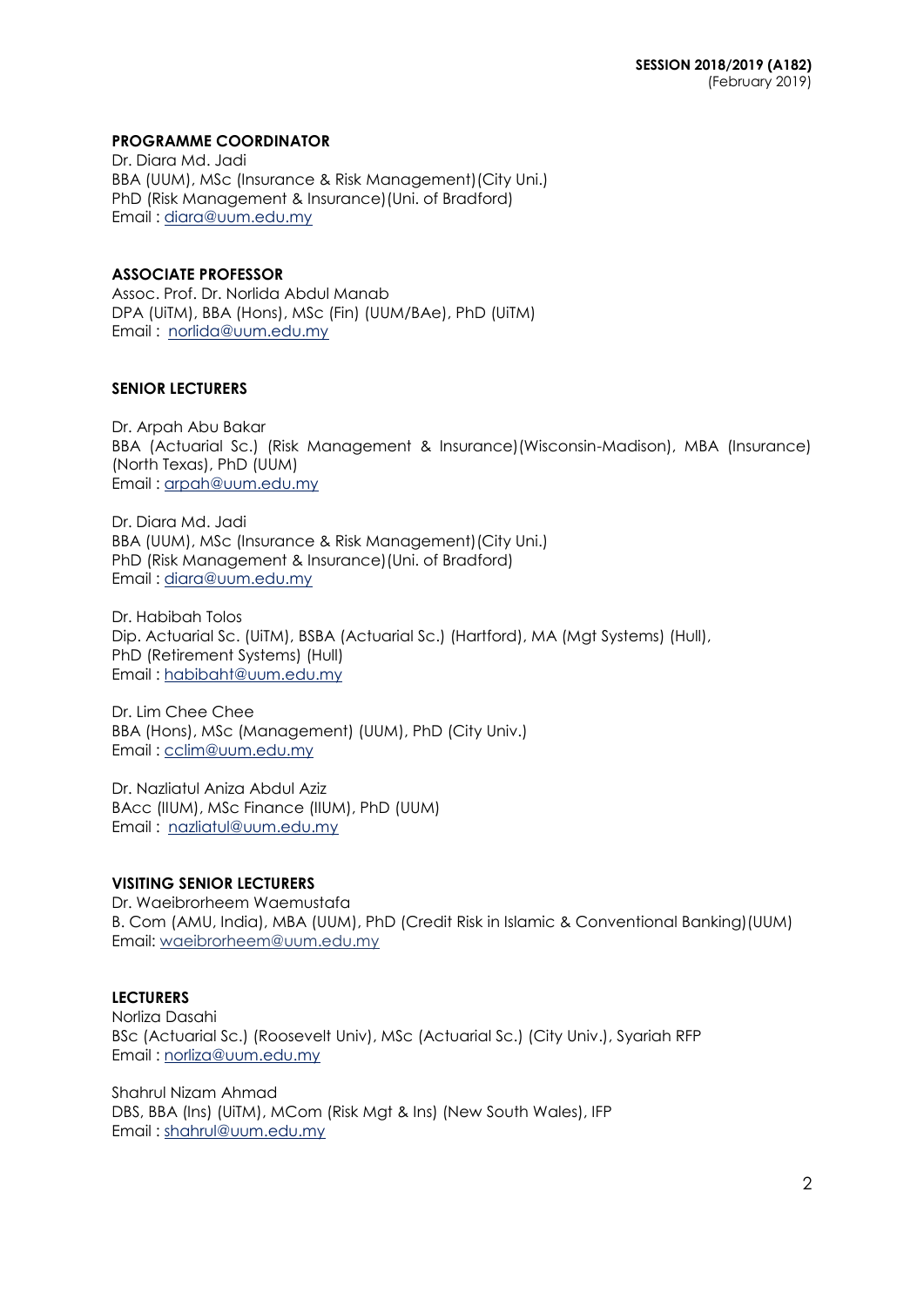Zairol Azhar Auzzir DBS, BBA (Finance) (UiTM), MSc (Risk Mgmt.) (Glasgow Caledonian Univ.) Email: [zairol@uum.edu.my](mailto:zairol@uum.edu.my)

### **TUTORS**

Amar Yasier Razli\*\* Email: amaryasier@uum.edu.my

Robiaatul Adawiah Edrus Email: [robiaatul@uum.edu.my](mailto:robiaatul@uum.edu.my)

\*\* on study leave

### **PROGRAMME STRUCTURE FOR THE BACHELOR OF RISK MANAGEMENT AND INSURANCE WITH HONOURS [BRMI (HONS)]**

The programme consists of the following **FIVE (5)** components:

| <b>COMPONENT</b>                 | <b>CREDIT HOURS</b> |
|----------------------------------|---------------------|
| A. UNIVERSITY CORE COURSES       | 25                  |
| <b>B. PROGRAMME CORE COURSES</b> |                     |
| C. MINOR                         | 18                  |
| D. PROGRAMME ELECTIVES COURSES   | 12                  |
| <b>FREE ELECTIVE</b><br>F.       |                     |
| <b>TOTAL CREDIT HOURS</b>        | 129 HOUR            |

To be awarded a Bachelor of Risk Management and Insurance with Honours, a student is required to take and pass a **minimum of 129 credit hours** which include courses in the programme structure as shown below:

## **A. UNIVERSITY CORE COURSES (25 CREDIT HOURS)**

| Code            | Course                                | Credit<br><b>Hours</b> |
|-----------------|---------------------------------------|------------------------|
| SADE1013        | Fundamentals of Entrepreneurship      | 3                      |
| MPU3123         | <b>Islamic and Asian Civilization</b> | 3                      |
| SADN1033        | Malaysian Nationhood Studies          | 3                      |
| MPU3113         | <b>Ethnic Relationship</b>            | 3                      |
| SBLE1063        | <b>English Proficiency I</b>          | 3                      |
| SBLE2113        | <b>English Proficiency II</b>         | 3                      |
| SBLE3123        | <b>English Proficiency III</b>        | 3                      |
| <b>VXXXXXXX</b> | Co-Curriculum                         |                        |

1. International students **MUST REPLACE** courses MPU3123 and MPU3113 WITH:

- i. SBLF1093 Malay as Foreign Language 1 AND
- ii. SBLF2093 Malay as Foreign Language II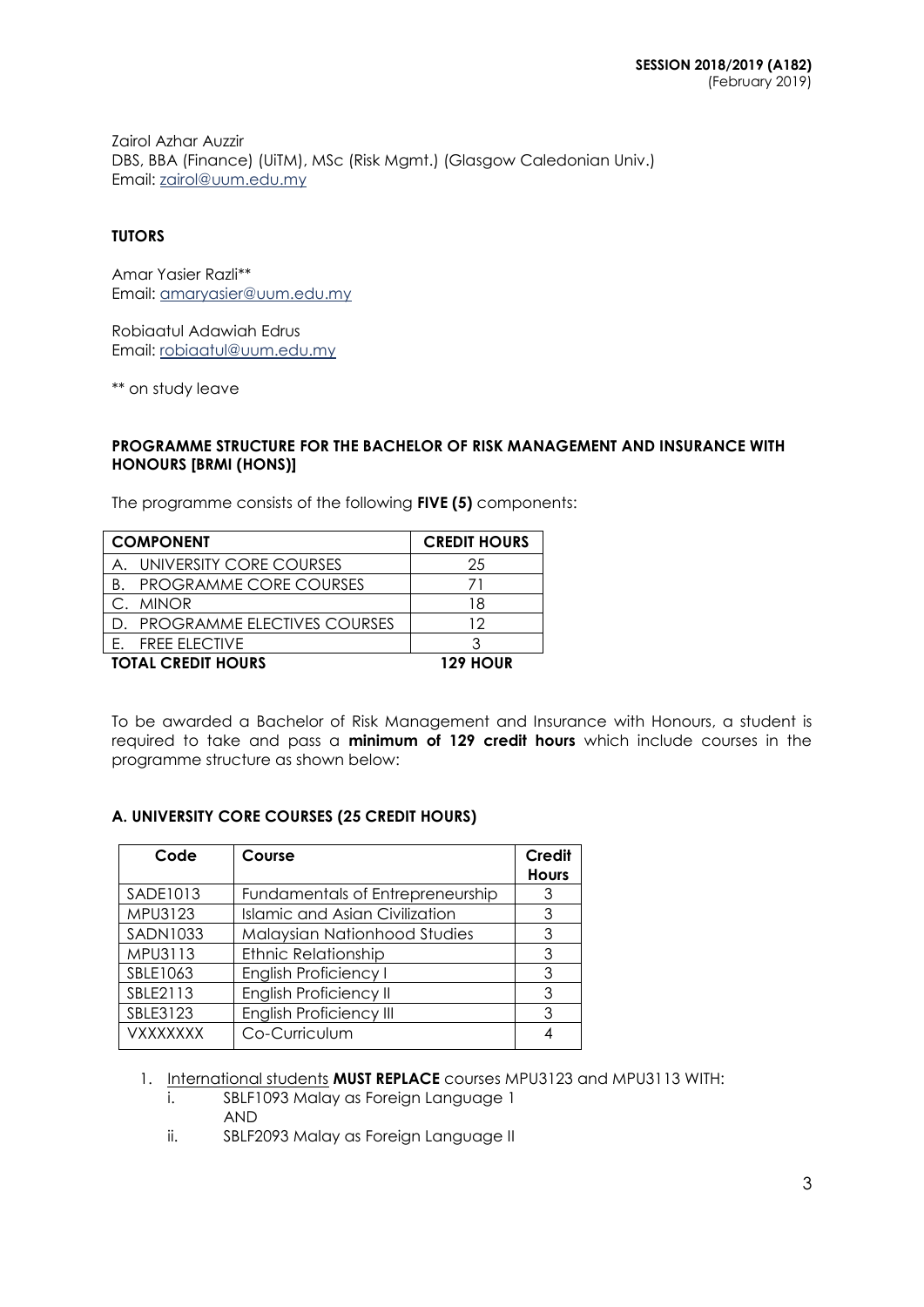2. Choose any **ONE (1)** of the Co-Curriculum courses. Students are subjected to conditions determined by the respective courses.

# **B. PROGRAMME CORE ( 71 CREDIT HOURS)**

| Code            | <b>Name</b>                                     | <b>Credit</b><br>hours | Prerequisite                                                                                                                                         |
|-----------------|-------------------------------------------------|------------------------|------------------------------------------------------------------------------------------------------------------------------------------------------|
| BEEB1013        | Principles of Economics                         | 3                      | <b>NONE</b>                                                                                                                                          |
| <b>BKAF1023</b> | Introduction to Financial<br>Accounting         | 3                      | <b>NONE</b>                                                                                                                                          |
| <b>BPMN1013</b> | Introduction to Management                      | 3                      | <b>NONE</b>                                                                                                                                          |
| <b>BPMN3023</b> | Strategic Management                            | 3                      | Have taken and passed<br>100 credit hours                                                                                                            |
| <b>BPMN3123</b> | <b>Management Ethics</b>                        | 3                      | <b>NONE</b>                                                                                                                                          |
| <b>BPMN3143</b> | Research Methodology                            | 3                      | SQQS1013 Elementary<br>Statistics AND have<br>completed at least 70<br>credit hours                                                                  |
| <b>BWBB3053</b> | Marketing of Financial Services                 | 3                      | <b>NONE</b>                                                                                                                                          |
| <b>BWFF2033</b> | <b>Financial Management</b>                     | 3                      | BKAF1023 Introduction to<br>Financial Accounting OR<br><b>BKAL1013 Business</b><br>Accounting OR BKAR1013<br>Financial Accounting and<br>Reporting I |
| <b>BWFF2043</b> | Advanced Financial<br>Management                | 3                      | BWFF2033 Financial<br>Management                                                                                                                     |
| <b>BWRR1013</b> | <b>Risk and Insurance</b>                       | 3                      | <b>NONE</b>                                                                                                                                          |
| <b>BWRR3033</b> | <b>Risk Management</b>                          | $\mathfrak{S}$         | <b>BWFF2033 Financial</b><br>Management                                                                                                              |
| <b>BWRR3043</b> | Employee Benefits Management                    | 3                      | BWRR1013 Risk and<br>Insurance AND BWFF2033<br>Financial Management                                                                                  |
| <b>BWRR3093</b> | Risk Management and<br><b>Insurance Seminar</b> | 3                      | Final Year AND Have<br>completed at least 100<br>credit hours                                                                                        |
| <b>BWRR3123</b> | Corporate Governance                            | 3                      | <b>NONE</b>                                                                                                                                          |
| <b>BWRR3133</b> | Risk Analysis and Decision Making               | 3                      | BWRR1013 Risk and<br>Insurance AND BWFF2043<br><b>Advanced Financial</b><br>Management                                                               |
| <b>BWRR3143</b> | Property and Liability Risk<br>Management       | 3                      | BWRR1013 Risk and<br>Insurance                                                                                                                       |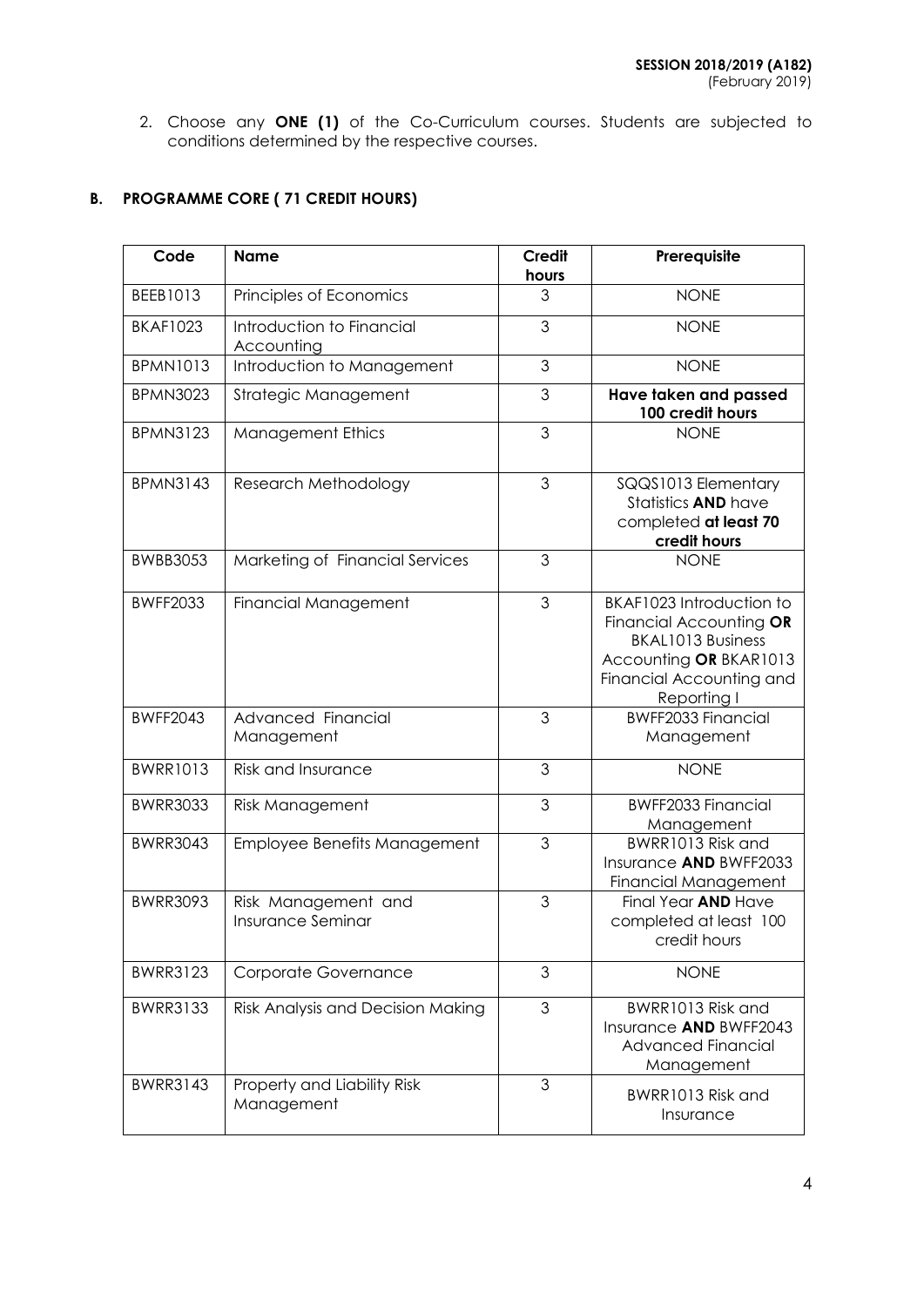(February 2019)

| <b>BWRR3153</b> | <b>Risk Financing</b>                    | 3 | BWRR1013 Risk and<br>Insurance AND BWFF2043<br>Advanced Financial  |
|-----------------|------------------------------------------|---|--------------------------------------------------------------------|
| BWRR3163        | <b>Business Continuity</b><br>Management | 3 | Management<br>BWRR1013 Risk and<br>Insurance                       |
| GLUL2023        | <b>Business Law</b>                      | 3 | <b>NONE</b>                                                        |
| SQQS1013        | Introduction to Statistics               | 3 | <b>NONE</b>                                                        |
| SQQS2013        | <b>Applied Statistics</b>                | 3 | SQQS1013 Introduction to<br>Statistics                             |
| <b>BWRX4908</b> | Practicum                                | 8 | Have taken and pass all<br>courses under the<br>programe structure |

# **C. MINOR (MINIMUM18 CREDIT HOURS)**

Students **MUST** choose **ONE (1)** Minor from the following **SEVEN (7)** fields of minor:

1) **INDUSTRIAL STATISTICS** offered by the School of Quantitative, SQS

| Code            | <b>Course Name</b>                     | Credit<br>hours | Prerequisite                                                                  |
|-----------------|----------------------------------------|-----------------|-------------------------------------------------------------------------------|
| <b>SQQM1034</b> | Calculus I                             | 4               | <b>NONF</b>                                                                   |
| <b>SQQM2023</b> | Linear Algebra                         | 3               | SQQM1034 Calculus I<br><b>OR</b><br>SQQM1023 Managerial<br><b>Mathematics</b> |
| SQQS1033        | Data Exploratory and<br>Generalisation | 3               | <b>NONE</b>                                                                   |
| SQQS1043        | <b>Probability and Statistics</b>      | 3               | SQQS1033 Data<br>Exploratory and<br>Generalisation                            |
| SQQS2063        | Inferential Statistics                 | 3               | SQQS1043 Probability<br>and Statistics                                        |
| SQQS2073        | <b>Regression Modelling</b>            | 3               | SQQS2063 Inferential<br><b>Statistics</b><br>OR<br>SQQM2023 Linear<br>Algebra |
| SQQS2083        | Sampling Techniques                    | 3               | SQQS2063 Inferential<br>Statistics                                            |
| SQQS3063        | <b>Statistical Quality Improvement</b> | 3               | SQQS2063 Inferential<br><b>Statistics</b>                                     |
| SQQS3153        | Non Parametric Methods                 | 3               | SQQS2063 Inferential<br><b>Statistics</b>                                     |
| SQQS3163        | <b>Forecasting Methods</b>             | 3               | SQQS2073 Regression<br>Modelling                                              |
| SQQP3023        | <b>Decision Modelling</b>              | 3               | <b>NONE</b>                                                                   |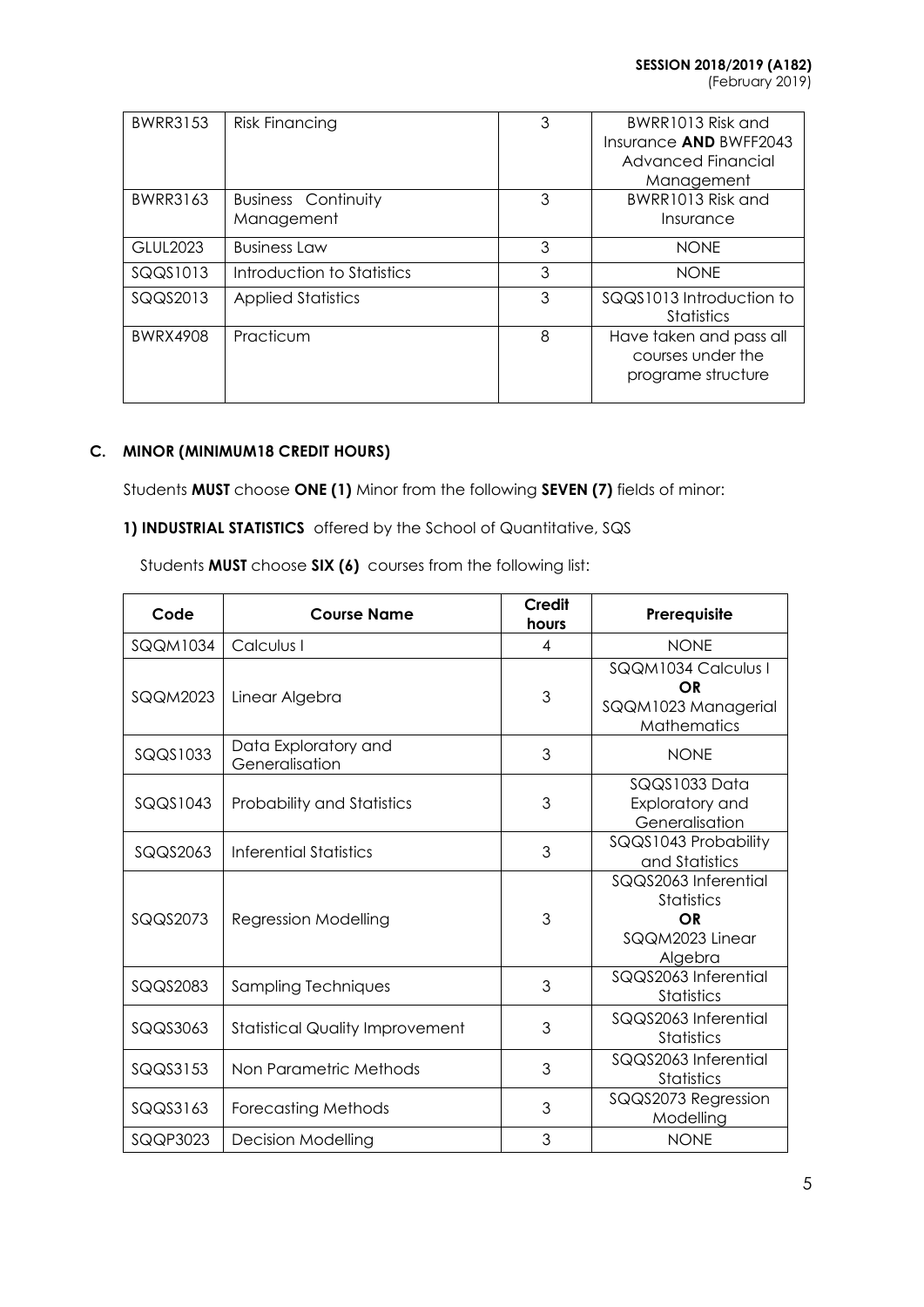# **2) ACCOUNTING** offered by the School of Accountancy (SOA)

| Code            | <b>Course Name</b>                       | <b>Credit</b><br>hours | Prerequisite                                                                                                                                                                   |
|-----------------|------------------------------------------|------------------------|--------------------------------------------------------------------------------------------------------------------------------------------------------------------------------|
| <b>BKAA2013</b> | Audit and Assurance I                    | 3                      | BKAR1013 Financial<br>Accounting and<br>Reporting I<br>OR<br><b>BKAL1013 Business</b><br>Accounting<br><b>OR</b><br>BKAF1023 Introduction<br>to Financial<br>Accounting        |
| <b>BKAA3023</b> | Audit and Assurance II                   | 3                      | BKAA2013 Audit and<br>Assurance I                                                                                                                                              |
| <b>BKAR1013</b> | Financial Accounting and<br>Reporting I  | 3                      | <b>BKAL1013 Business</b><br>Accounting<br><b>OR</b><br>BKAF1023 Introduction<br>to Financial<br>Accounting                                                                     |
| <b>BKAR2023</b> | Financial Accounting and<br>Reporting II | 3                      | BKAR1013 Financial<br>Accounting and<br>Reporting I                                                                                                                            |
| <b>BKAM2013</b> | Management Accounting I                  | 3                      | BKAR1013 Financial<br>Accounting and<br>Reporting I<br><b>OR</b><br><b>BKAL1013 Business</b><br>Accounting<br><b>OR</b><br>BKAF1023 Introduction<br>to Financial<br>Accounting |
| <b>BKAM3023</b> | Management Accounting II                 | 3                      | <b>BKAM2013</b><br>Management<br>Accounting I                                                                                                                                  |
| <b>BKAS2013</b> | Accounting Information System            | 3                      | BKAR1013 Financial<br>Accounting and<br>Reporting I<br><b>OR</b><br><b>BKAL1013 Business</b><br>Accounting<br><b>OR</b><br>BKAF1023 Introduction<br>to Financial<br>Accounting |
| <b>BKAS2123</b> | Accounting System Analysis and<br>Design | 3                      | BKAS2013 Accounting<br><b>Information System</b>                                                                                                                               |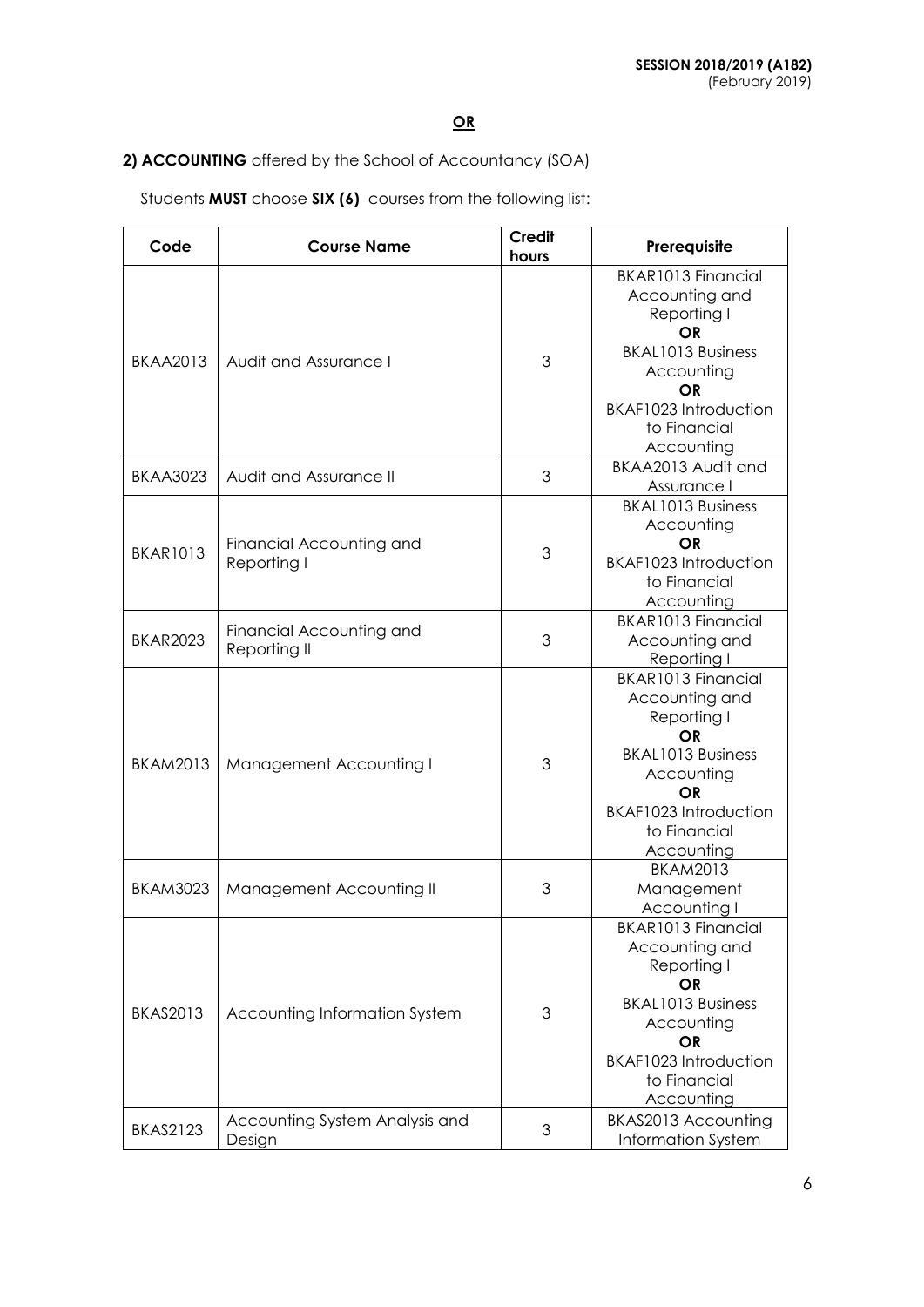| <b>BKAT2013</b> | Principles of Taxation | 3 | BKAR1013 Financial<br>Accounting and<br>Reporting I<br>OR<br><b>BKAL1013 Business</b><br>Accounting<br>OR<br>BKAF1023 Introduction<br>to Financial<br>Accounting |
|-----------------|------------------------|---|------------------------------------------------------------------------------------------------------------------------------------------------------------------|
| <b>BKAT3023</b> | Advanced Taxation      | 3 | BKAT2013 Principles of<br>Taxation                                                                                                                               |

# **3) FINANCIAL PLANNING** offered by the School of Economics, Finance and Banking (SEFB)

| Code            | <b>Course Name</b>          | <b>Credit</b><br>hours | Prerequisite                        |
|-----------------|-----------------------------|------------------------|-------------------------------------|
| <b>BKAT2013</b> | Introduction to Taxation    | 3                      | BKAR1013 Financial                  |
|                 |                             |                        | Accounting and Reporting I          |
|                 |                             |                        | OR                                  |
|                 |                             |                        | <b>BKAL1013 Business Accounting</b> |
|                 |                             |                        | OR<br>BKAF1023 Introduction to      |
|                 |                             |                        | <b>Financial Accounting</b>         |
| <b>BWFF2033</b> | <b>Financial Management</b> | 3                      | BKAF1023 Introduction to            |
|                 |                             |                        | <b>Financial Accounting</b>         |
|                 |                             |                        | OR                                  |
|                 |                             |                        | <b>BKAL1013 Business Accounting</b> |
|                 |                             |                        | OR                                  |
|                 |                             |                        | BKAR1013 Financial                  |
|                 |                             |                        | Accounting and Reporting I          |
| <b>BWFF2043</b> | <b>Advanced Financial</b>   | 3                      | <b>BWFF2033 Financial</b>           |
|                 | Management                  |                        | Management                          |
| <b>BWFF3073</b> | Personal Finance            | 3                      | BWFF2043 Advanced                   |
|                 |                             |                        | <b>Financial Management</b>         |
| <b>BWFN3013</b> | <b>Investment Analysis</b>  | 3                      | BWFF2043 Advanced                   |
|                 |                             |                        | <b>Financial Management</b>         |
| <b>BWFN3033</b> | Portfolio Management        | 3                      | <b>BWFF2043 Advanced</b>            |
|                 |                             |                        | <b>Financial Management</b>         |
| <b>BWRR1013</b> | Risk and Insurance          | 3                      | <b>NONE</b>                         |
| <b>BWRR3033</b> | <b>Risk Management</b>      | 3                      | <b>BWFF2033 Financial</b>           |
|                 |                             |                        | Management                          |
| <b>BWRR3103</b> | <b>Estate Planning</b>      | 3                      | <b>BWFF2033 Financial</b>           |
|                 |                             |                        | Management                          |
| <b>BWRR3113</b> | <b>Retirement Planning</b>  | 3                      | <b>BWFF2033 Financial</b>           |
|                 |                             |                        | Management                          |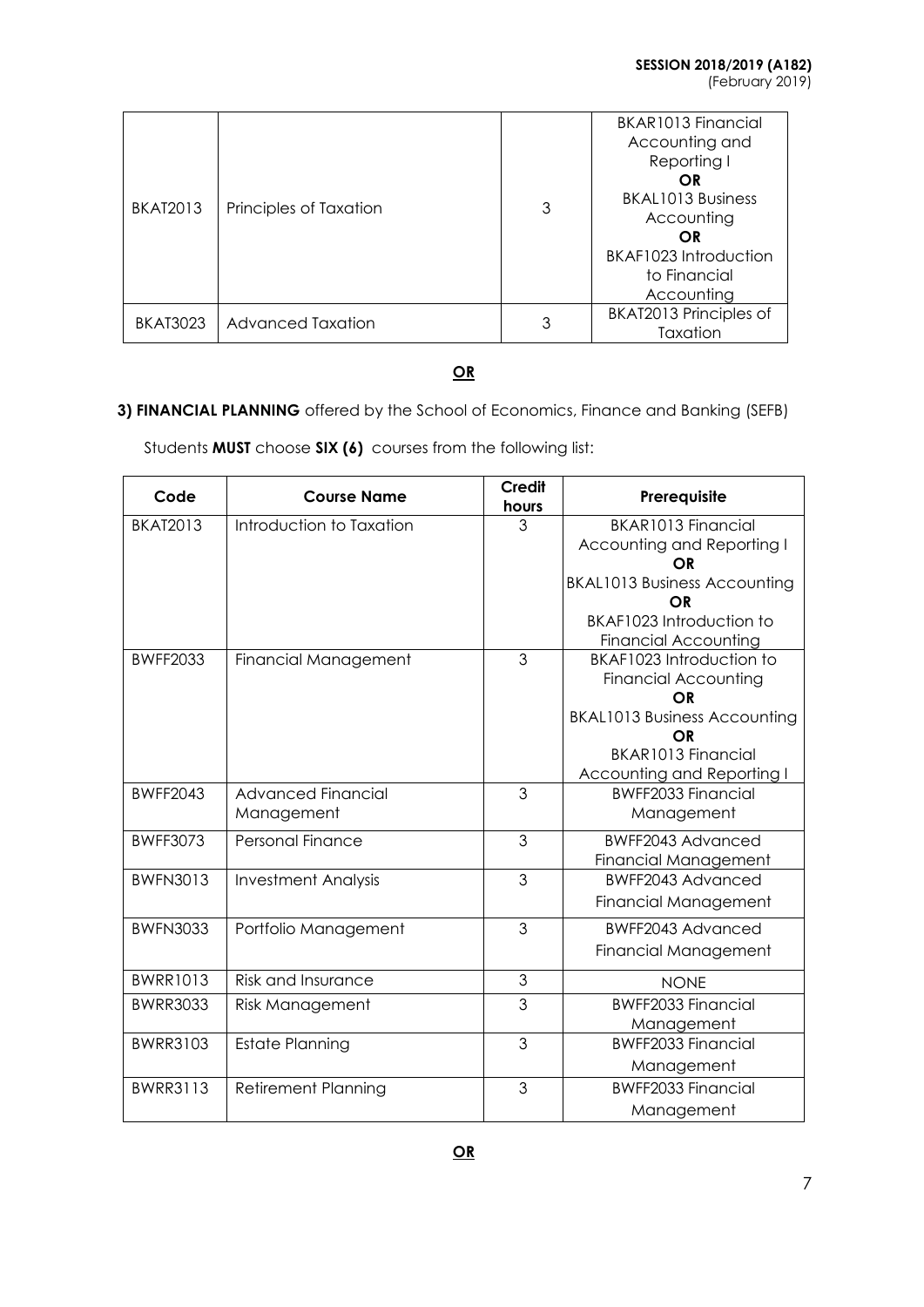## **4) LOGISTICS AND TRANSPORTATION** offered by the School of Technology and Logistic (STML)

| Code            | <b>Course Name</b>                   | <b>Credit</b><br>hours | Prerequisite                                            |
|-----------------|--------------------------------------|------------------------|---------------------------------------------------------|
| <b>BPMG2013</b> | <b>Transport Theory and Practice</b> | 3                      | <b>NONE</b>                                             |
| <b>BPMG3013</b> | <b>Transport Planning and Policy</b> | 3                      | <b>BPMG2013 Transport</b><br>Theory and Practice        |
| <b>BPMG3043</b> | <b>Transport Information System</b>  | 3                      | <b>BPMG2013 Transport</b><br>Theory and Practice        |
| <b>BPMG3053</b> | Road Transport Management            | 3                      | <b>BPMG2013 Transport</b><br>Theory and Practice        |
| <b>BPMG3063</b> | Rail Transport Management            | 3                      | <b>BPMG2013 Transport</b><br>Theory and Practice        |
| <b>BPMG3083</b> | Maritime Management                  | 3                      | <b>BPMG2013 Transport</b><br>Theory and Practice        |
| <b>BPMG3093</b> | Air Transport Management             | 3                      | BPMG2013 Transport<br>Theory and Practice               |
| <b>BPMG3103</b> | Airport Planning and Management      | 3                      | <b>BPMG2013 Transport</b><br>Theory and Practice        |
| <b>BPMG3113</b> | Logistics Management                 | 3                      | BPMG2013 Transport<br>Theory and Practice               |
| <b>BPMG3133</b> | Warehouse Management                 | 3                      | <b>BPMG2013 Transport</b><br><b>Theory and Practice</b> |

Students **MUST** choose **SIX (6)** courses from the following list:

# **OR**

## **5) INFORMATION MANAGEMENT** offered by the School of Computing (SOC)

| Code            | <b>Course Name</b>                           | Credit<br>hours | Prerequisite                                               |
|-----------------|----------------------------------------------|-----------------|------------------------------------------------------------|
| STIA1113        | Programming 1                                | 3               | <b>NONE</b>                                                |
| STIA1123        | Programming 2                                | 3               | STIA1113 Programming 1                                     |
| <b>STIA2024</b> | Data Structures & Algorithm<br>Analysis      | 4               | STIA1113 Programming 1                                     |
| STID3014        | Database Sys. & Information<br>Retrieval     | 4               | STIA2024<br>Data Structures &<br><b>Algorithm Analysis</b> |
| STID3024        | Systems Analysis and Design                  | 4               | STIA1113 Programming 1                                     |
| STID3074        | Information Technology Project<br>Management | 4               | STID3024<br>Systems Analysis and<br>Design                 |
| STID3124        | Database Administration                      | 4               | STID3014                                                   |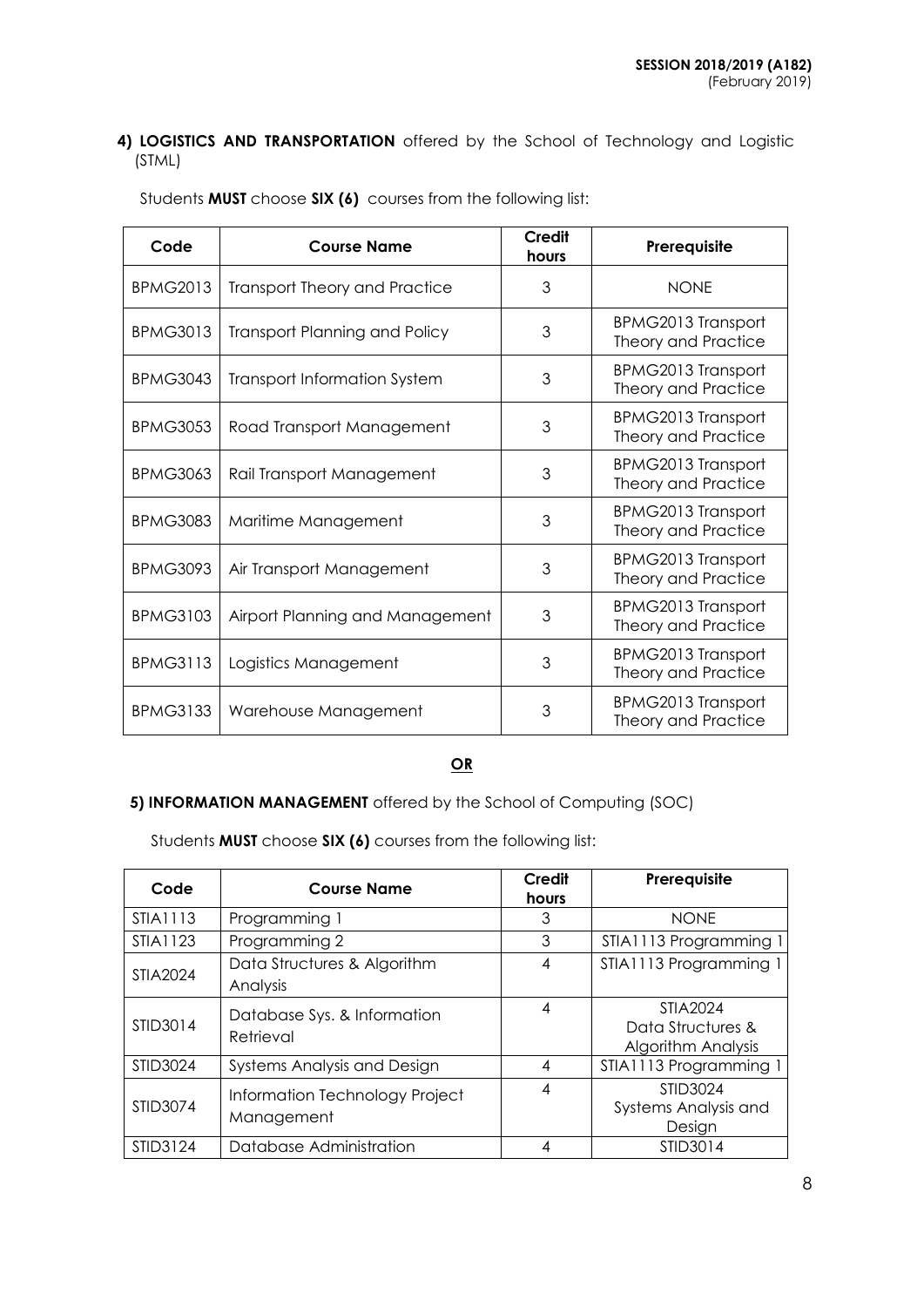|          |                      |   | Database System &<br><b>Information Retrieval</b> |
|----------|----------------------|---|---------------------------------------------------|
|          |                      |   | STID3024                                          |
| STID3144 | Knowledge Management | 4 | Systems Analysis and                              |
|          |                      |   | Design                                            |
| STID3154 | IT Entrepreneurship  | 4 | <b>NONF</b>                                       |
|          |                      | 4 | STIA2024                                          |
| STIW2024 | Software Engineering |   | Data Structures &                                 |
|          |                      |   | Algorithm Analysis                                |

# **6) ISLAMIC FINANCE AND BANKING** offered by the Islamic Business School (IBS)

| Code             | <b>Course Name</b>                                                | <b>Credit</b><br>hours | Prerequisite                                                                                                                                                                          |
|------------------|-------------------------------------------------------------------|------------------------|---------------------------------------------------------------------------------------------------------------------------------------------------------------------------------------|
| <b>BWBS 3043</b> | <b>Islamic Banking Management</b>                                 | 3                      | None                                                                                                                                                                                  |
| <b>BWSS 2013</b> | Philosophy of Business in Islamic<br>Finance and Banking          | 3                      | None                                                                                                                                                                                  |
| <b>BWSS 2093</b> | Contract in Islamic Finance and<br><b>Banking</b>                 | 3                      | None                                                                                                                                                                                  |
| <b>BWSE 1013</b> | Foundations of Islamic Economics                                  | 3                      | None                                                                                                                                                                                  |
| <b>BWFS 3093</b> | Seminar in Islamic Finance and<br>Banking                         | 3                      | Have completed at least 100<br>credit hours                                                                                                                                           |
| <b>BWBS 2083</b> | Managing Islamic Banks                                            | 3                      | <b>BWFF2033 Financial</b><br>Management AND BWSS2013<br>Philosophy of Business in<br><b>Islamic Finance and Banking</b>                                                               |
| <b>BWFS 3013</b> | <b>Islamic Investment</b>                                         | 3                      | <b>BWFF2043 Advanced</b><br>Financial Management AND<br>BWSS2013 Philosophy of<br><b>Business in Islamic Finance</b><br>and Banking                                                   |
| <b>BWFS 2073</b> | Usul Figh for Finance and Banking                                 | 3                      | BWSS2013 Philosophy of<br><b>Business in Islamic Finance</b><br>and Banking OR BWSS2093<br>Contracts in Islamic Finance<br>& Banking                                                  |
| <b>BWFS 2083</b> | <b>Islamic Financial Markets,</b><br>Instruments and Institutions | 3                      | BWFF2043 Advanced<br>Financial Management AND<br>BWSS2013 Philosophy of<br><b>Business in Islamic Finance</b><br>and Banking OR BWSS2093<br>Contracts in Islamic Finance<br>& Banking |
| <b>BWFS 3053</b> | Qawaid Figh for Finance and<br><b>Banking</b>                     | 3                      | BWFS2073 Usul Figh for<br>Finance and Banking                                                                                                                                         |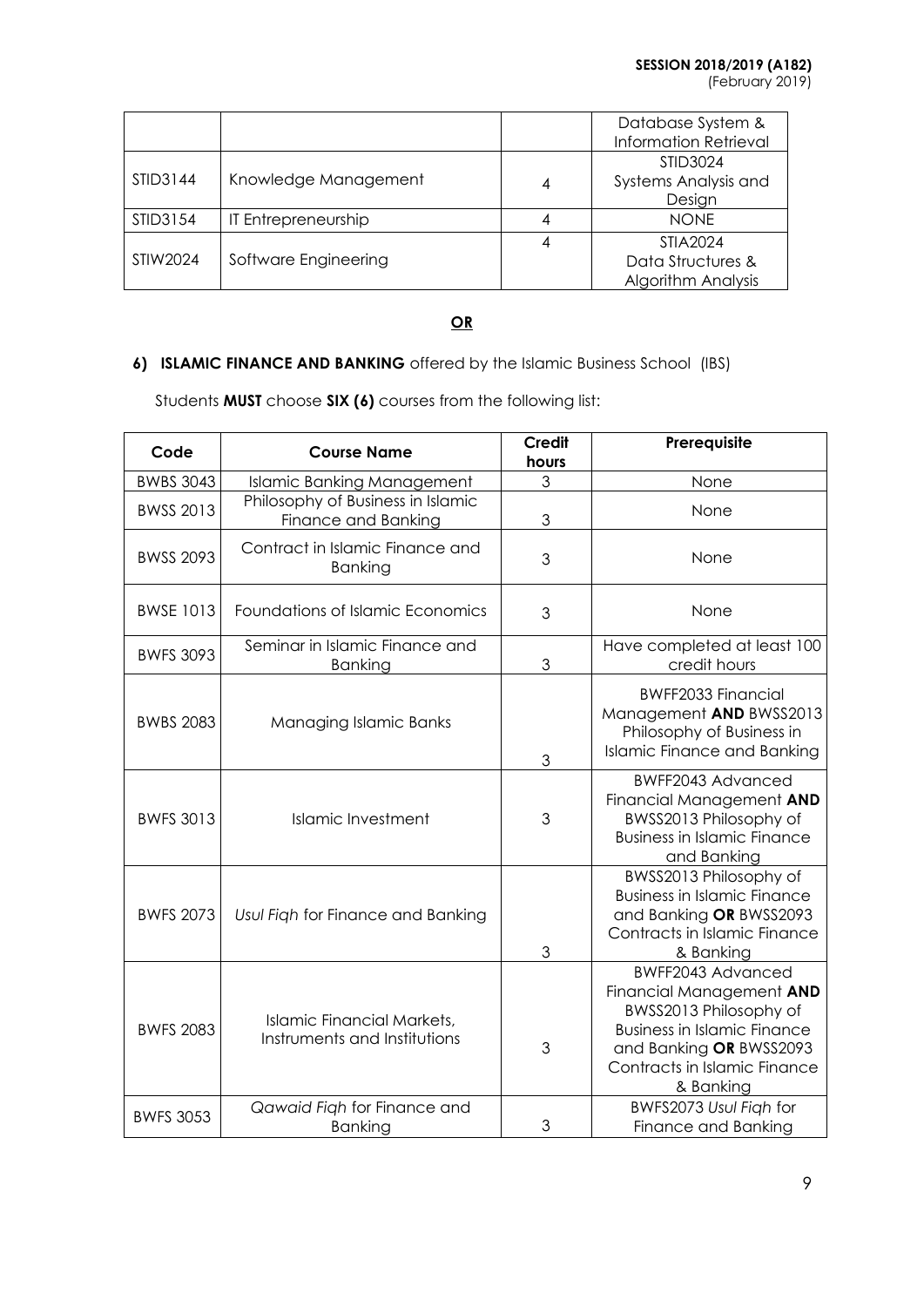**7) OPERATION MANAGEMENT** offered by the School of Technology Management and Logistics (STML)

| Code            | <b>Credit</b><br><b>Course Name</b><br>hours          |                                                                     | Prerequisite                                                                                                                                                                                                                                                                                                                                                                    |  |
|-----------------|-------------------------------------------------------|---------------------------------------------------------------------|---------------------------------------------------------------------------------------------------------------------------------------------------------------------------------------------------------------------------------------------------------------------------------------------------------------------------------------------------------------------------------|--|
| <b>BJIP2053</b> | Information System to<br>Manufacturing and Operations | 3                                                                   | <b>BJIB2033 Information</b><br>Technology &<br>Communication                                                                                                                                                                                                                                                                                                                    |  |
| <b>BJMP2033</b> | Production and Operations<br>Management               | 3                                                                   | <b>BJQK1103</b><br>Maths for Technology<br><b>AND</b><br><b>BJQP2013 Statiscal</b><br>Technique in Decision<br>Making<br><b>OR</b><br>BJQK1103 Maths for<br>Technology<br><b>AND</b><br><b>BJQK1203 Statistic for</b><br>Technology<br><b>OR</b><br>SQQS1013 Elementary<br>Statistics<br>OR<br>SQQM1063 Discrete Maths<br>OR<br>SQQS1033 Data Exploratory<br>and Generalization |  |
| <b>BJMP3023</b> | Design and Operations<br>Management                   | 3                                                                   | <b>BJMP2033 Production and</b><br><b>Operations Management</b>                                                                                                                                                                                                                                                                                                                  |  |
| <b>BJMP3033</b> | Inventory Management                                  | 3                                                                   | <b>BJMP2033 Production and</b><br><b>Operations Management</b>                                                                                                                                                                                                                                                                                                                  |  |
| <b>BJMP3053</b> | <b>Operations Strategy</b>                            | 3                                                                   | <b>BJMP2033 Production and</b><br><b>Operations Management</b>                                                                                                                                                                                                                                                                                                                  |  |
| <b>BJMP3073</b> | Purchasing and Supply Chain<br>Management             | <b>BJMP2033 Production and</b><br>3<br><b>Operations Management</b> |                                                                                                                                                                                                                                                                                                                                                                                 |  |
| <b>BJMQ3013</b> | <b>Quality Management</b>                             | 3                                                                   | <b>NONE</b>                                                                                                                                                                                                                                                                                                                                                                     |  |
| <b>BJMQ3113</b> | <b>Quality Management System</b>                      | 3                                                                   | <b>BJMQ3013 Quality</b><br>Management                                                                                                                                                                                                                                                                                                                                           |  |
| <b>BJTH3053</b> | Project Management                                    | 3                                                                   | <b>NONE</b>                                                                                                                                                                                                                                                                                                                                                                     |  |
| <b>BJTH3123</b> | Strategic Management in<br>Technology                 | Have taken and passed 90<br>3<br>credit hours                       |                                                                                                                                                                                                                                                                                                                                                                                 |  |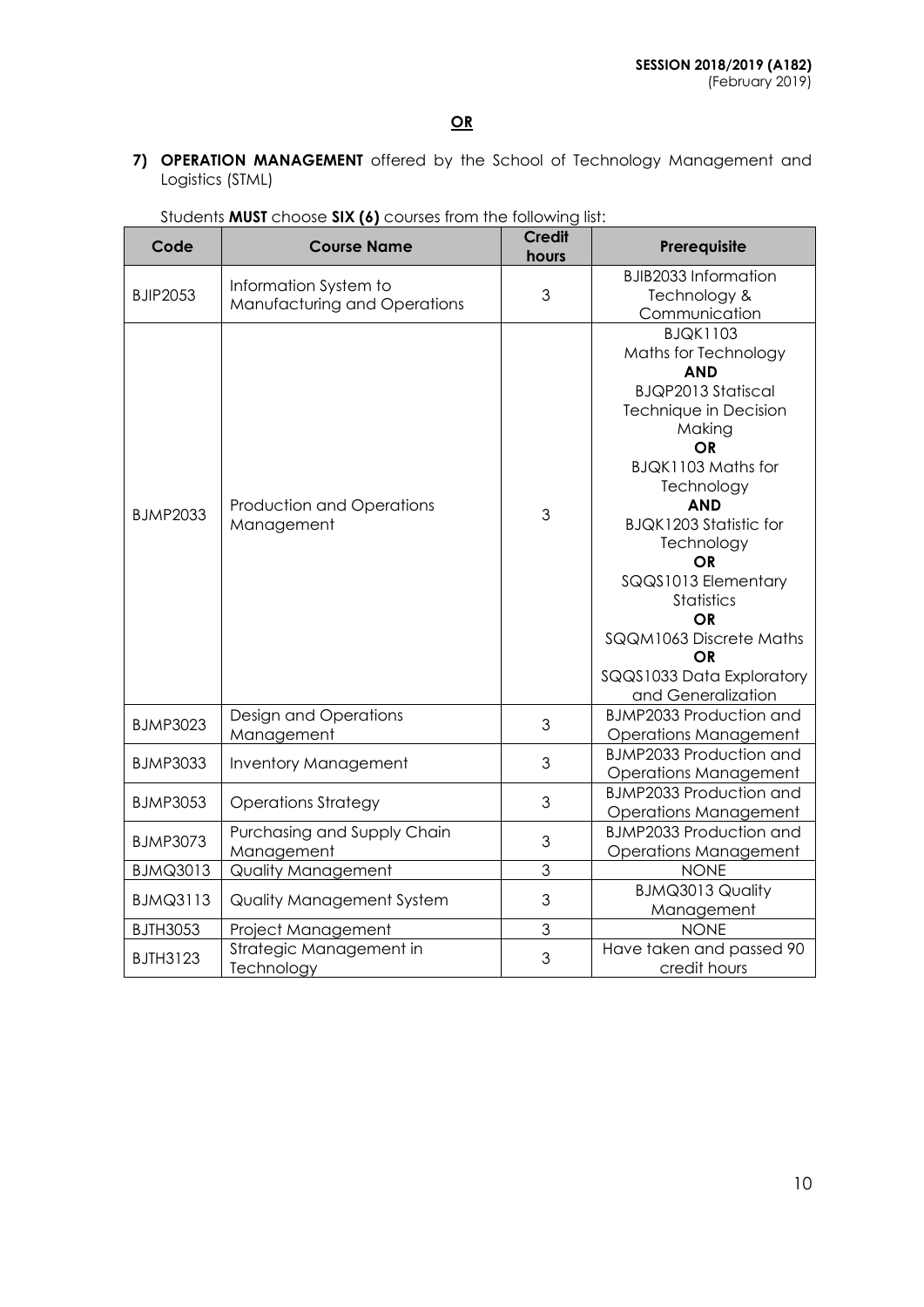## **D. PROGRAMME ELECTIVES (12 CREDIT HOURS)**

Choose any of the **FOUR (4)** courses from the list below

| Code            | <b>Course Name</b>                  | <b>Credit</b><br><b>Hours</b> | Prerequisite                                                                                          |  |
|-----------------|-------------------------------------|-------------------------------|-------------------------------------------------------------------------------------------------------|--|
| <b>BWFF3013</b> | Corporate Finance                   | 3                             | BWFF2043 Advanced<br><b>Financial Management</b>                                                      |  |
| <b>BWRR2033</b> | Life and Health Insurance           | 3                             | BWRR1013 Risk and<br>Insurance AND BWFF2033<br><b>Financial Management</b>                            |  |
| <b>BWRR2043</b> | <b>Insurance Company Operations</b> | 3                             | BWRR1013 Risk and<br>Insurance                                                                        |  |
| <b>BWRR3023</b> | <b>Actuarial Science</b>            | 3                             | <b>BWFF2033 Financial</b><br>Management                                                               |  |
| <b>BWRR3053</b> | Reinsurance                         | 3                             | BWRR1013 Risk and<br>Insurance                                                                        |  |
| <b>BWRR3063</b> | Financial Risk Management           | 3                             | <b>BWFF2043 Advanced</b><br><b>Financial Management</b>                                               |  |
| <b>BWRR3073</b> | Credit Risk Management              | 3                             | <b>BWFF2033 Financial</b><br>Management                                                               |  |
| <b>BWRR3083</b> | Marine and Aviation Insurance       | 3                             | BWRR1013 Risk and<br>Insurance                                                                        |  |
| <b>BWRR3173</b> | Personal Insurance                  | 3                             | BWRR1013 Risk and<br>Insurance                                                                        |  |
| <b>BWRS2013</b> | Takaful                             | 3                             | <b>NONE</b>                                                                                           |  |
| <b>BWRZ3993</b> | Project Paper                       | 3                             | <b>BPMN 3143 Research</b><br>Methodology<br><b>AND</b><br>have completed at least<br>100 credit hours |  |
| GLUE3013        | Insurance Law                       | $\mathfrak{S}$                | <b>NONE</b>                                                                                           |  |
| SBLE3163        | <b>Public Speaking Skills</b>       | 3                             | SBLE3123 English<br>Proficiency III                                                                   |  |

## **E. FREE ELECTIVE (3 CREDIT HOURS)**

Students can choose **ONE (1)** course offered by other programme within school or any course offered by other schools subject to the following:

i. Must fulfill prerequisite course if any.

ii. Equivalent courses are not considered as free elective, the courses are listed below:

- GMGF1013 Economic & Public Management
- BKAL1013 Business Accounting
- BKAR1013 Financial Accounting & Reporting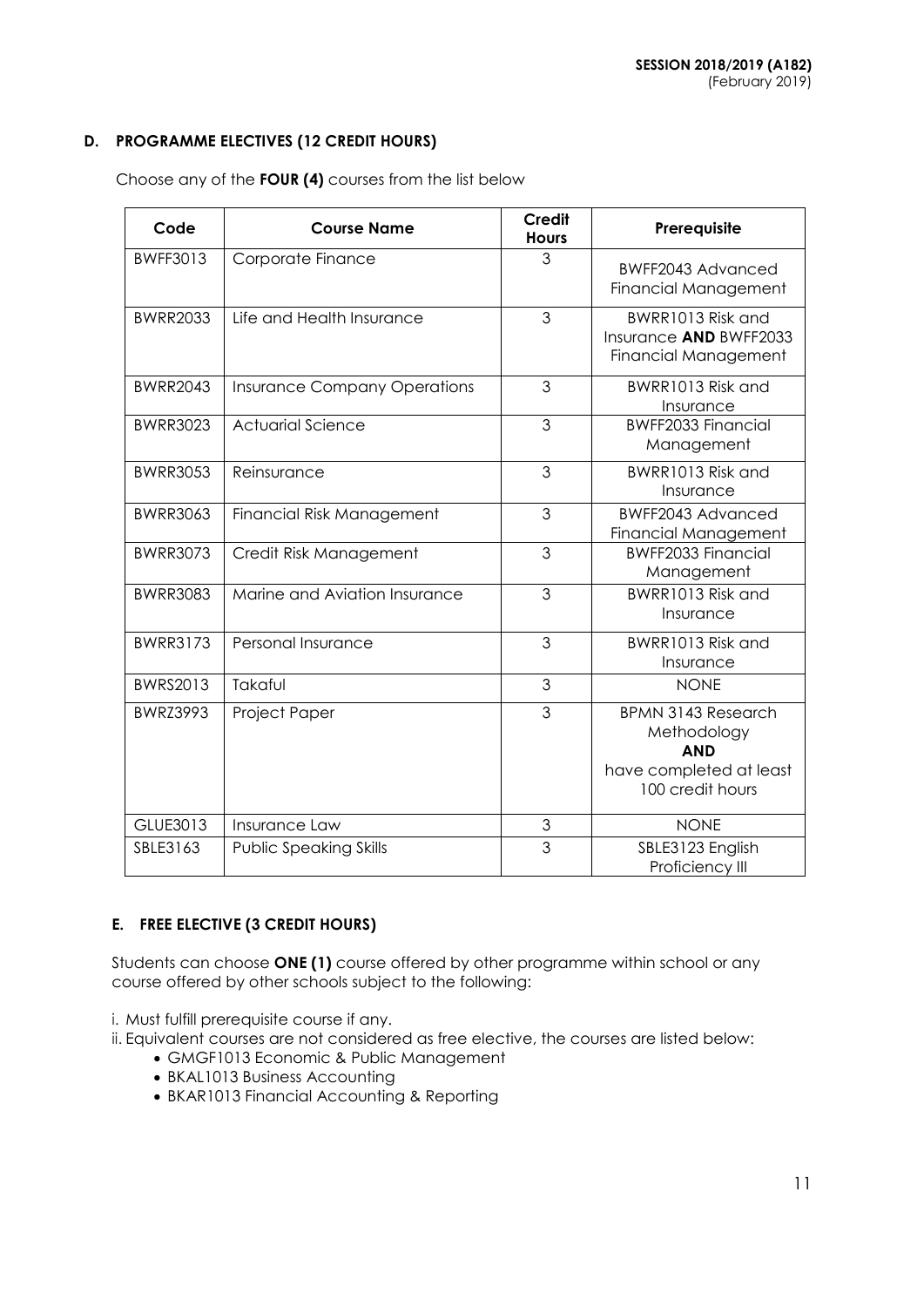### **PROPOSED COURSE REGISTRATION FOR BACHELOR OF RISK MANAGEMENT AND INSURANCE WITH HONOURS [BRMI (HONS)]**

| Code               | 1st Semester                                      | <b>Credit</b><br><b>Hours</b> | Code            | 2nd Semester                             | <b>Credit</b><br><b>Hours</b> |
|--------------------|---------------------------------------------------|-------------------------------|-----------------|------------------------------------------|-------------------------------|
| <b>BKAF1023</b>    | Introduction to                                   | 3                             | <b>BPMN1013</b> | Introduction to                          | 3                             |
| <b>BWRR1013</b>    | <b>Financial Accounting</b><br>Risk and Insurance | 3                             | <b>BWFF2033</b> | Management<br>Financial                  | 3                             |
| MPU3123            | <b>Islamic and Asian</b>                          | 3                             |                 | Management                               |                               |
|                    | Civilization                                      |                               | MPU3113         | <b>Ethnics Relation</b>                  | $\ensuremath{\mathsf{3}}$     |
| SADN1033           | Malaysian Nationhood                              | 3                             | <b>GLUL2023</b> | <b>Business Law</b>                      | $\mathfrak{S}$                |
|                    | Studies                                           |                               | SBLE2113        | <b>English Proficiency II</b>            | 3                             |
| SBLE1063           | <b>English Proficiency I</b>                      | 3                             | SQQS1013        | Introduction to                          | $\overline{3}$                |
|                    | VXXXXXXI Co-curriculum I                          |                               |                 | Statistics                               |                               |
|                    |                                                   |                               | <b>VXXXXXXX</b> | Co-curriculum II                         | 1                             |
|                    | <b>TOTAL</b>                                      | 16                            |                 | <b>TOTAL</b>                             | 19                            |
| Code               | 3rd Semester                                      | <b>Credit</b><br><b>Hours</b> | Code            | <b>4th Semester</b>                      | Credit<br><b>Hours</b>        |
| BEEB1013           | Principles of                                     | 3                             | <b>BPMN3123</b> | <b>Management Ethics</b>                 | $\mathfrak 3$                 |
|                    | Economics                                         |                               | <b>BWRR3033</b> | <b>Risk Management</b>                   | 3                             |
|                    | <b>BWFF2043 Advanced Financial</b>                | 3                             | <b>BWRR3043</b> | <b>Employee Benefits</b>                 | 3                             |
|                    | Management<br>SADE1013 Introduction to            | 3                             | <b>BWRR3163</b> | Management<br><b>Business Continuity</b> | 3                             |
|                    | Entrepreneurship                                  |                               |                 | Management                               |                               |
|                    | SQQS2013 Applied Statistics                       | $\ensuremath{\mathsf{3}}$     |                 | Programme Elective 1                     | $\ensuremath{\mathsf{3}}$     |
| SBLE3123           | <b>English Proficiency III</b>                    | 3                             |                 | Minor 2                                  | 3                             |
|                    | Minor 1                                           | 3                             | <b>VXXXXXXX</b> | Co-curriculum IV                         | $\mathbf{1}$                  |
|                    | VXXXXXXX Co-curriculum III                        | $\mathbf{1}$                  |                 |                                          |                               |
|                    | <b>TOTAL</b>                                      | 19                            | <b>TOTAL</b>    |                                          | 19                            |
| Code               | <b>5th Semester</b>                               | <b>Credit</b>                 | Code            | 6th semester                             | <b>Credit</b>                 |
|                    |                                                   | <b>Hours</b>                  |                 |                                          | <b>Hours</b>                  |
| <b>BWRR3123</b>    | Corporate<br>Governance                           | 3                             | <b>BPMN3143</b> | Research<br>Methodology                  | 3                             |
|                    | BWRR3143 Property & Liability Risk                | 3                             | <b>BWRR3133</b> | Risk Analysis &                          | 3                             |
|                    | Analysis                                          |                               |                 | <b>Decision Making</b>                   |                               |
|                    | BWRR3153 Risk Financing                           | 3                             |                 | Programme Elective 4                     | 3                             |
|                    | Programme Elective 2                              | 3                             |                 | Minor 4                                  | 3                             |
|                    | Programme Elective 3                              | 3                             | <b>BWBB3053</b> | Marketing of Financial                   | 3                             |
|                    | Minor 3                                           | 3                             |                 | Services                                 |                               |
|                    | <b>TOTAL</b>                                      | 18                            |                 | <b>TOTAL</b>                             | 15                            |
| Code               | 7th semester                                      | <b>Credit</b>                 | Code            | 8th Semester                             | <b>Credit</b>                 |
| BPMN3023 Strategic |                                                   | <b>Hours</b><br>3             |                 |                                          | <b>Hours</b>                  |
|                    | Management                                        |                               |                 |                                          |                               |
| <b>BWRR3093</b>    | Risk Management &                                 | 3                             |                 |                                          |                               |
|                    | Insurance Seminar                                 |                               | <b>BWRX4908</b> | Practicum                                | 8                             |
|                    | Free Elective                                     | 3                             |                 |                                          |                               |
|                    | Minor 5                                           | 3                             |                 |                                          |                               |
|                    | Minor 6                                           | 3                             |                 |                                          |                               |
|                    | <b>TOTAL</b>                                      | 15                            |                 | <b>TOTAL</b>                             | 8                             |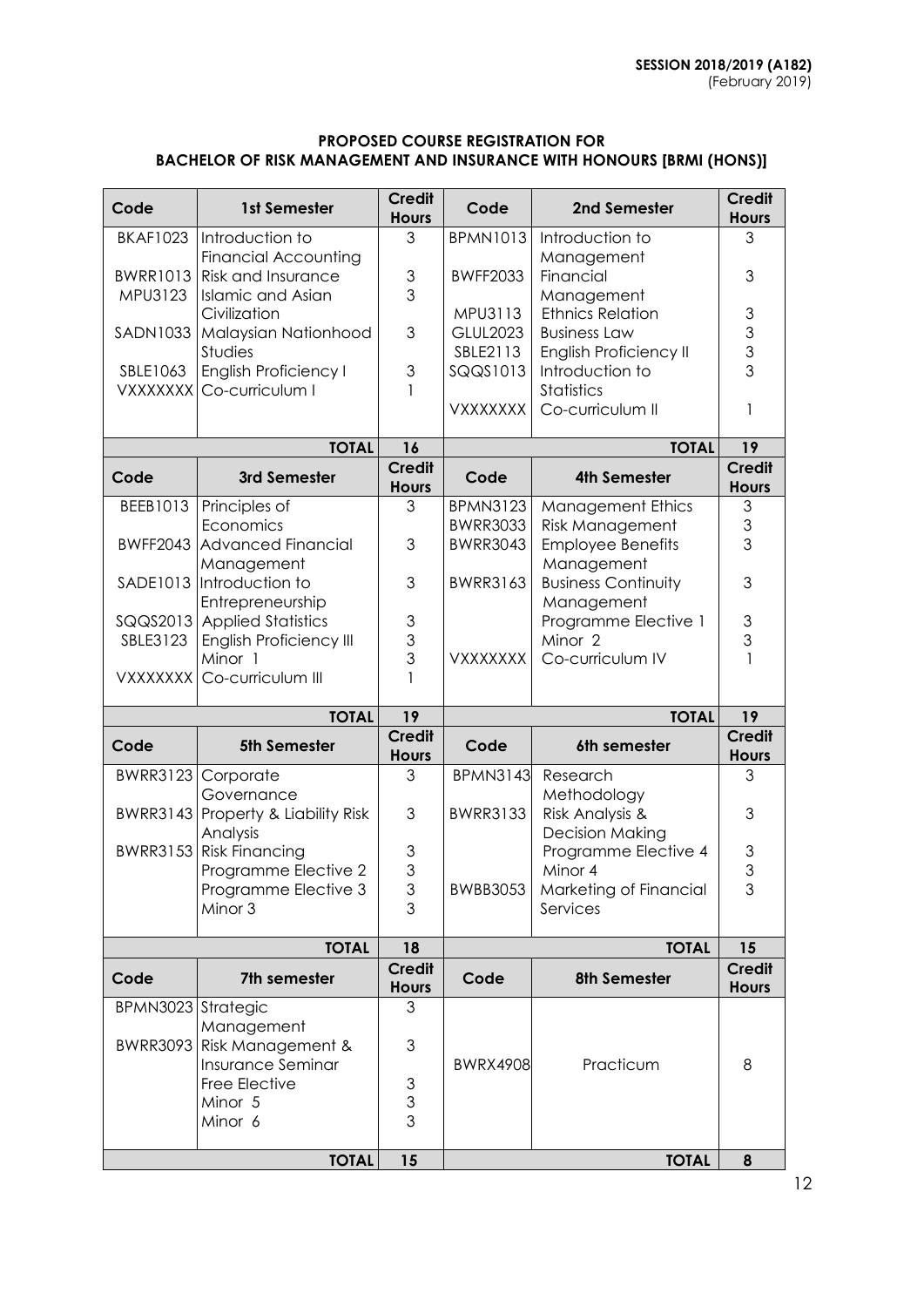## **Total Overall Credit Hours: 129 Credit Hours**

### **COURSES OFFERED BY SEMESTER**

| <b>CODE</b>     | <b>COURSE NAME</b>                     | <b>FIRST</b><br><b>SEMESTER</b> | <b>SECOND</b><br><b>SEMESTER</b> |
|-----------------|----------------------------------------|---------------------------------|----------------------------------|
| <b>BWRR1013</b> | <b>Risk and Insurance</b>              | X                               | χ                                |
| <b>BWRR2033</b> | Life and Health Insurance              | X                               |                                  |
| <b>BWRR2043</b> | <b>Insurance Company Operations</b>    | X                               |                                  |
| <b>BWRR3023</b> | <b>Actuarial Science</b>               |                                 |                                  |
| <b>BWRR3033</b> | Risk Management                        | X                               | X                                |
| <b>BWRR3043</b> | <b>Employee Benefits Management</b>    | Χ                               | Χ                                |
| <b>BWRR3053</b> | Reinsurance                            | X                               |                                  |
| <b>BWRR3063</b> | <b>Financial Risk Management</b>       | Χ                               |                                  |
| <b>BWRR3073</b> | Credit Risk Management                 |                                 | X                                |
| <b>BWRR3083</b> | Marine and Aviation Insurance          |                                 | Χ                                |
| <b>BWRR3093</b> | Risk Management and Insurance Seminar  | X                               | X                                |
| <b>BWRR3103</b> | <b>Estate Planning</b>                 |                                 | X                                |
| <b>BWRR3113</b> | <b>Retirement Planning</b>             | Χ                               |                                  |
| <b>BWRR3123</b> | Corporate Governance                   | X                               | X                                |
| <b>BWRR3133</b> | Risk Analysis and Decision Making      |                                 | Χ                                |
| <b>BWRR3143</b> | Property and Liability Risk Management | Χ                               |                                  |
| <b>BWRR3153</b> | <b>Risk Financing</b>                  | X                               |                                  |
| <b>BWRR3163</b> | <b>Business Continuity Management</b>  |                                 | X                                |
| <b>BWRR3173</b> | Personal Insurance                     |                                 | X                                |
| BWRS2013        | Takaful                                | χ                               | Χ                                |
| <b>BWRZ3993</b> | Project Paper                          | X                               | X                                |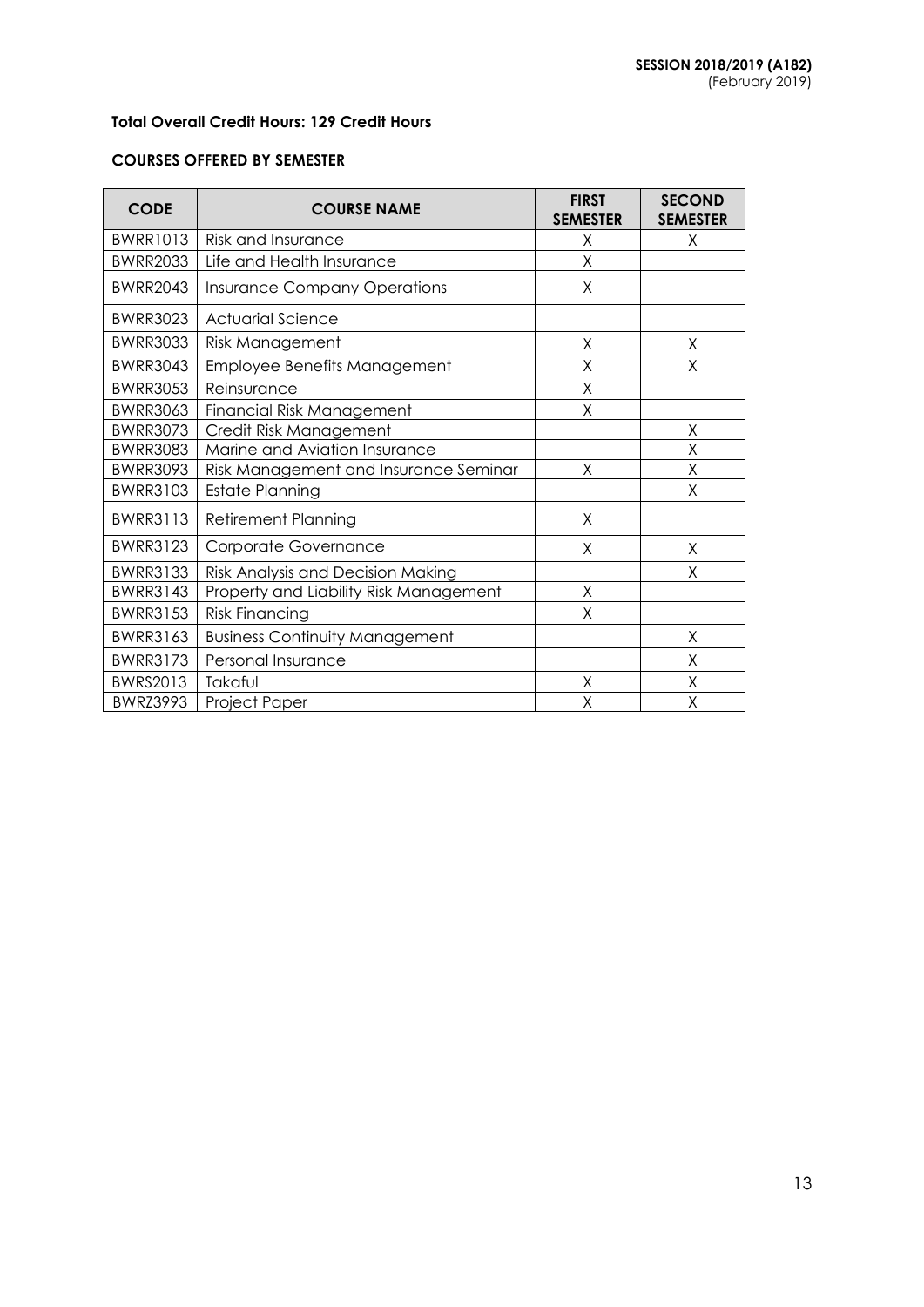### **COURSE SYNOPSIS**

#### **BWRR1013 RISK AND INSURANCE PREREQUISITE**

This course emphasize on the basic concept of risk and insurance. This course is the basic course in risk and insurance management. Among the important topics include introduction to risk, techniques of risk management, basic concepts and principles of insurance, insurance contract, and types of life and general insurance available in the market.

……………………………………………………………………………

## **BWRR2033 LIFE AND HEALTH INSURANCE**

# **PREREQUISITE BWRR1013 RISK AND INSURANCE AND BWFF2033 FINANCIAL MANAGEMENT**

This course is about life and health insurance. It introduces to the students the various types of life insurance, health insurance and annuity available in the market. The course highlights the characteristics and legal aspects of life and health insurance contracts. This course also covers claim management and the underwriting operations of life insurance companies. Further, students will also learn how to assess insurance company and to evaluate insurance policy, and how to use life and health insurance in personal financial, retirement and business planning.

……………………………………………………………………………

### **BWRR2043 INSURANCE COMPANY OPERATIONS PREREQUISITE BWRR1013 RISK AND INSURANCE**

This course discusses the activities involved in managing an insurance enterprise. Among the important operation covered in this course are rating, underwriting, production, claim settlement, reinsurance and investment. In addition, ethics in insurance operations are also discussed.

……………………………………………………………………………

### **BWRR3023 ACTUARIAL SCIENCE**

### **PREREQUISITE BWFF2033 FINANCIAL MANAGEMENT**

This course will cover the technical aspects of life insurance. Students will be exposed to the models, symbols and tables applied by actuaries in carrying out calculations on life insurance pricing. Discussions on making decision will be based on mathematics and probability, which include the element of risk.

……………………………………………………………………………

# **BWRR3033 RISK MANAGEMENT**

### **PREREQUISITE BWFF2033 FINANCIAL MANAGEMENT**

This course introduces the concept of risk and the importance of risk management to business. Students shall learn the various techniques that can be used to handle risk effectively and systematically through risk management process. Emphasis shall be given to the handling of pure risks faced by business.

 $\mathcal{L}^{(n)}$ 

### **BWRR3043 EMPLOYEE BENEFITS MANAGEMENT PREREQUISITE BWRR1013 RISK AND INSURANCE AND BWFF2033 FINANCIAL MANAGEMENT**

Employee benefit management is very important to an organization because employees are valuable assets. This course discusses the benefits offered to employees and the management of these benefits, including their financing techniques. Among the benefits discussed are health, life insurance and retirement benefits.

……………………………………………………………………………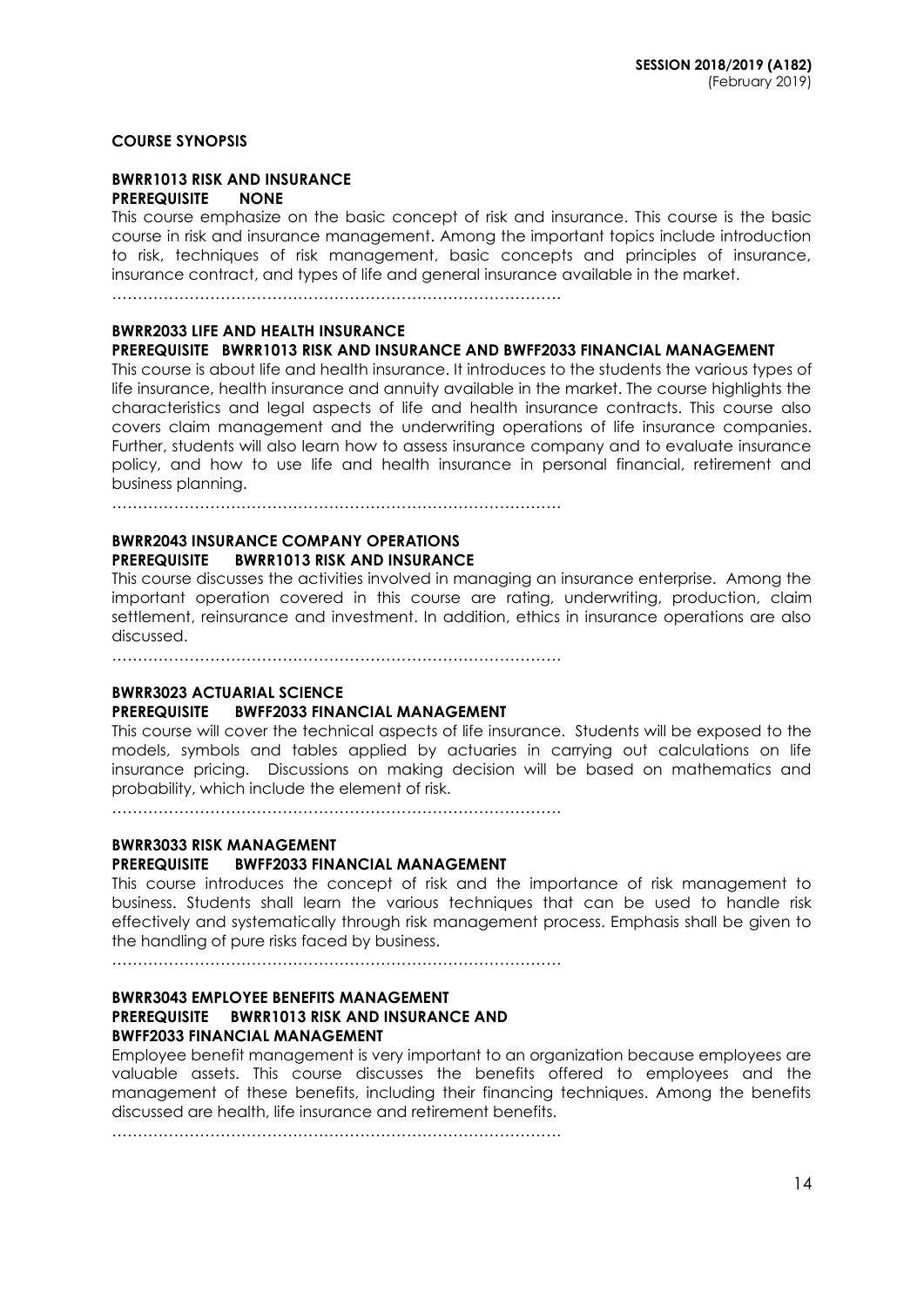#### **BWRR3053 REINSURANCE PREREQUISITE BWRR1013 RISK AND INSURANCE**

Reinsurance is the shifting of a part of the risk assumed by one insurance company to another. Reinsurance is very important to an insurance company as it allows for diversification of underwriting risk. This course shall introduce the basic principles underlining the reinsurance business. Students will learn the relevant laws and regulations governing the reinsurance practices. Emphasis is given on the methods used in reinsurance operations.

……………………………………………………………………………

### **BWRR3063 FINANCIAL RISK MANAGEMENT PREREQUISITE BWFF2043 ADVANCED FINANCIAL MANAGEMENT**

Risk is an important element feature in any businesses. A company confronts risks associated with the underlying business and financial risks related to market, operational, liquidity and credit risks. These risks influence the decision making process and future performance of a company. In this course, students will learn about the four major types of financial risks; how the risks can be measured and managed. Hence, students will be exposed to risk measurement concept such as Value at Risk (VaR) and examine various types of derivative that can be used to hedge financial risks. Beside these, students will also gain insights about alternative risks transfer methods. Students are required to complete a project related to financial risk management issues in order to enhance their understanding about the subject.

……………………………………………………………………………

#### **BWRR3073 CREDIT RISK MANAGEMENT PREREQUISITE BWFF2033 FINANCIAL MANAGEMENT**

This course will focus on credit risk and its management. Credit risk is defined as the probability of not receiving expected payment. Issues will include credit risk facing banks, financial institutions, insurance companies, industrial companies, pension funds, pool fund, derivatives traders, clearing house and bourses. Methods and techniques in credit risk management such as credit risk model and portfolio approach.

……………………………………………………………………………

### **BWRR3083 MARINE AND AVIATION INSURANCE PREREQUISITE BWRR1013 RISK AND INSURANCE**

This course covers all aspects in the understanding of the principles, operations, applications and issues in aviation and marine transportation insurance. The discussions include the legal aspects of marine and aviation insurance, cargo insurance and risk management in aviation.

……………………………………………………………………………

### **BWRR3093 RISK MANAGEMENT AND INSURANCE SEMINAR**

### **PREREQUISITE FINAL YEAR AND HAVE COMPLETED AT LEAST 100 CREDIT HOURS**

This course is a comprehensive course that provides students with an opportunity to apply the knowledge of risk management and insurance they have gained in the past to discuss case studies. Different approaches will be used so that students can apply the concepts, principles and theories they have learned in managing risk. A great emphasis is given on training the ability of students to discuss selected case studies. As such students are required to make preparation and presentation to demonstrate their ability to synthesize and to apply their risk management knowledge wisely when analysing and solving business problems.

……………………………………………………………………………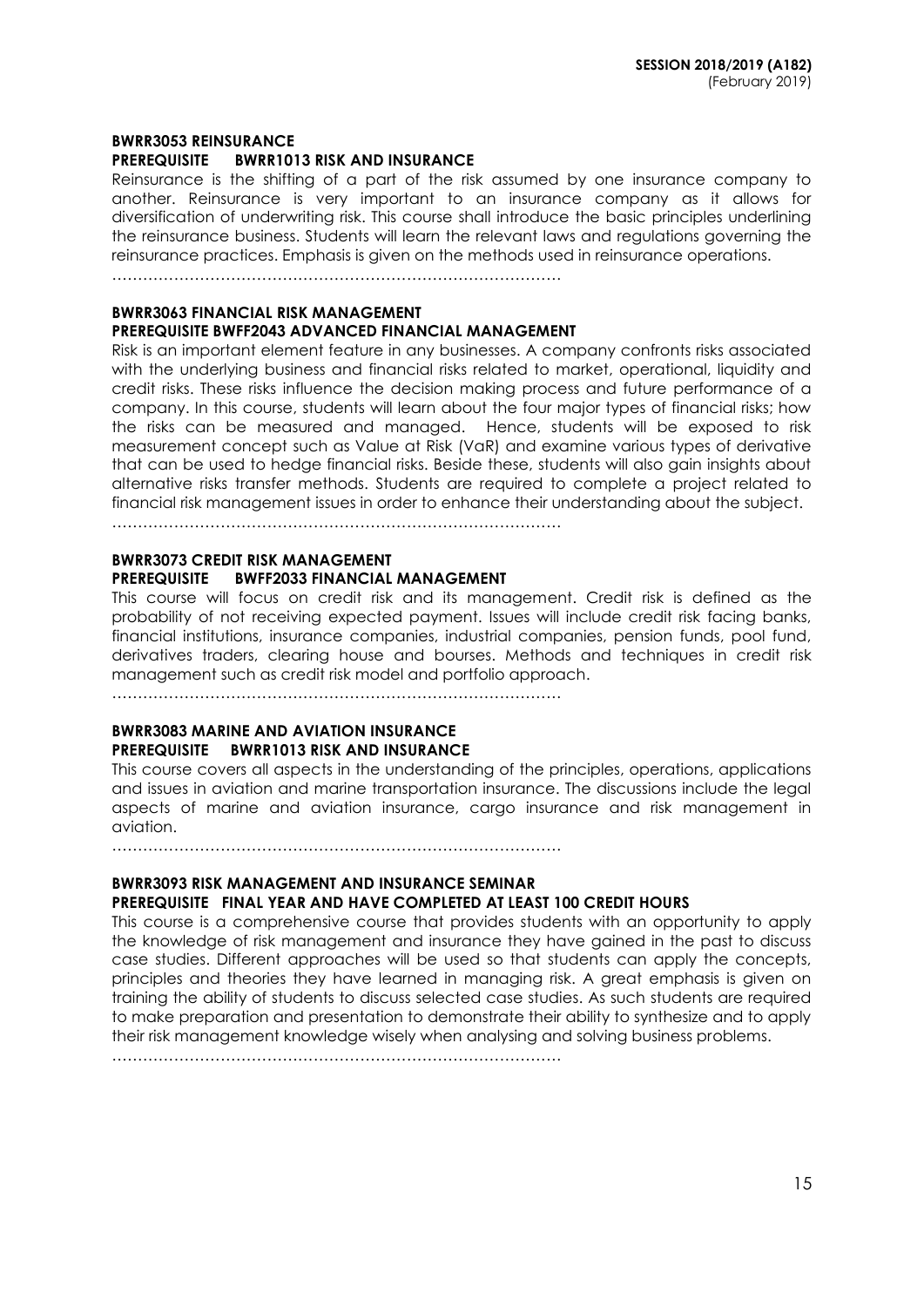#### **BWRR3103 ESTATE PLANNING**

#### **PREREQUISITE BWFF2033 FINANCIAL MANAGEMENT**

This course concentrates on one of the important areas in financial planning which is estate planning. In Part 1, the definition and scope of estate planning are explained. Next, students are introduced to the various techniques and procedures on how to distribute assets effectively to heirs. The probate process and strategies for gifting are also covered. Further management of property and its disposition is described with use of such relevant tools as revocable living trusts, wills and will substitutes. This course also reviews various business structures and the special issues associated with creation, retention or disposition of a business interest in a family's financial planning. Overall this course will give the student's ability to apply these concepts to best serve their estate planning needs and also the specific needs of clients.

……………………………………………………………………………

### **BWRR3113 RETIREMENT PLANNING PREREQUISITE BWFF2033 FINANCIAL MANAGEMENT**

This course concentrate on another important aspect of financial planning which is retirement planning. The course will examine the saving strategies related to determining the retirement income needs, wealth building and capital preservation. The course will familiarize students with important retirement planning concepts, including the government retirement program, savings and investment vehicles. Overall this course will give the student's ability to apply these concepts to best serve their retirement planning needs and also the specific needs of clients.

……………………………………………………………………………

### **BWRR3123 CORPORATE GOVERNANCE PREREQUISITE NONE**

Corporate governance is concerned with collective action problems among dispersed investors and the reconciliation of conflicts of interest between various corporate stakeholders. The literature on corporate governance discusses, among other things, the role and responsibility of owners, the role and responsibility of boards, executive compensation, internal control and disclosure of governance arrangements. The corporate governance code can be seen in many countries where some have been legislated and some are simply recommended. The purpose of this course is to give an overview of theories, principles as well as regulations related to corporate governance.

……………………………………………………………………………

### **BWRR3133 RISK ANALYSIS AND DECISION MAKING PREREQUISITE BWRR1013 RISK AND INSURANCE AND BWFF2043 ADVANCED FINANCIAL MANAGEMENT**

This course introduces the concept of frequency and severity as the basis of risk analysis. Students shall learn the various techniques and methods that can be used to analyze risk effectively and use the information in making informed decisions. The usage of relevant risk analysis solutions available in the market shall also be given emphasis in dealing with today's risks.

…………………………………………………………………………....

### **BWRR3143 PROPERTY AND LIABILITY RISK MANAGEMENT PREREQUISITE BWRR1013 RISK AND INSURANCE**

The aim of this course is to provide a sound understanding of property and liability insurance theory, concepts and practices in Malaysia. Emphasis is given in managing property and liability risk with exposure to property and liability insurances. Legal aspect related to the liability risk exposure will also be addressed.

……………………………………………………………………………